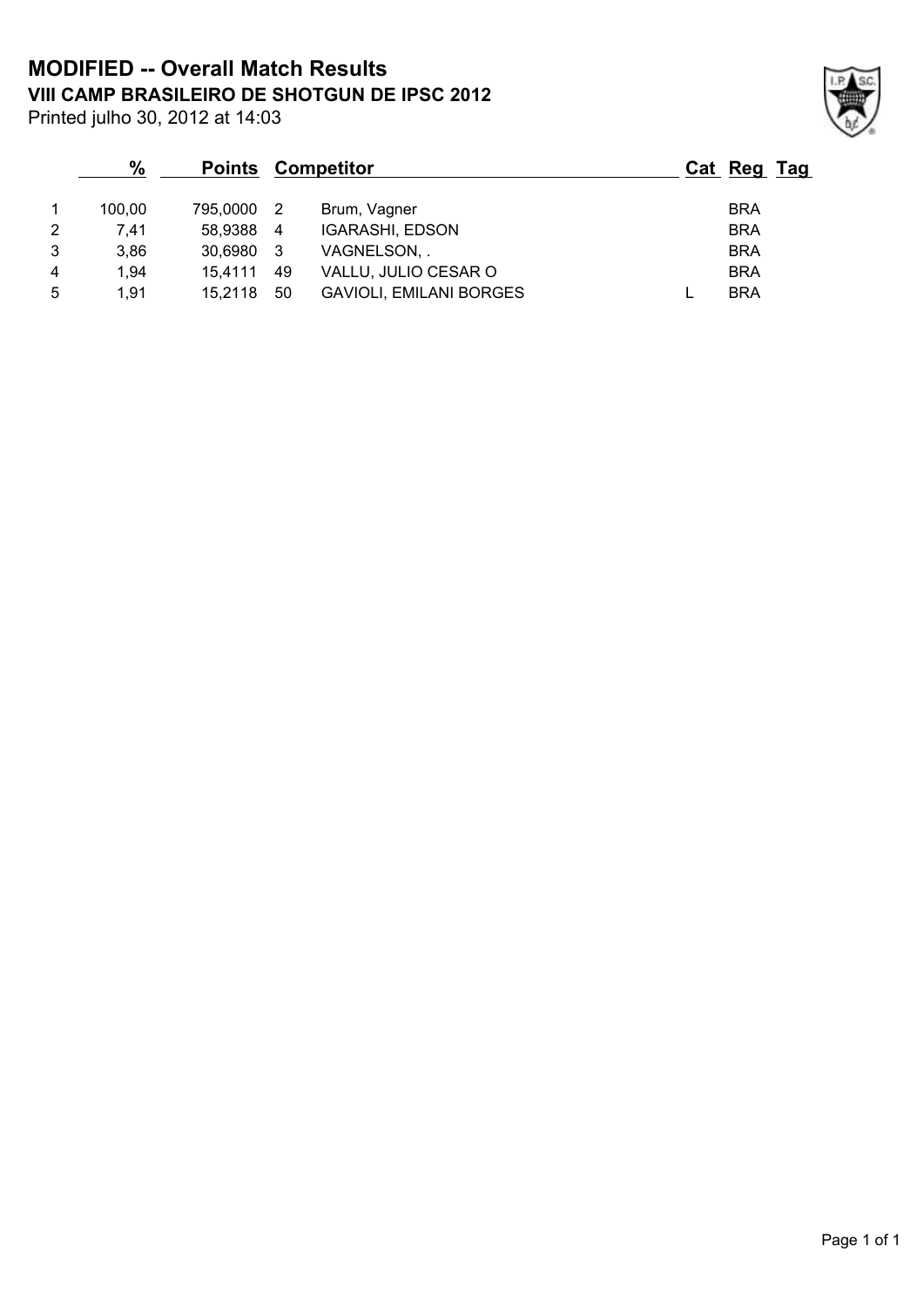**VIII CAMP BRASILEIRO DE SHOTGUN DE IPSC 2012 OPEN -- Overall Match Results**

| Printed julho 30, 2012 at 14:03 |
|---------------------------------|
|---------------------------------|

|                | $\%$   | <b>Points</b> | Competitor |                            |   | Cat Reg Tag |  |
|----------------|--------|---------------|------------|----------------------------|---|-------------|--|
|                |        |               |            |                            |   |             |  |
|                | 100.00 | 709.3284      | -24        | <b>GOMES, MARCOS</b>       | S | <b>BRA</b>  |  |
| 2              | 94,74  | 672,0510      | -20        | DE SOUZA, LAMARTINE F.     |   | <b>BRA</b>  |  |
| 3              | 92,34  | 655,0142      | 21         | MONTGOMERY WILD, ALEXANDRE |   | <b>BRA</b>  |  |
| $\overline{4}$ | 76.80  | 544,7741      | 19         | GOZZOLI, RICARDO AUGUSTO   |   | <b>BRA</b>  |  |
| -5             | 70,31  | 498,7380      | 18         | METELO, EVERSON CEZAR G    |   | <b>BRA</b>  |  |
| 6              | 68,78  | 487.8547      | 22         | BELINO, JOSE CARLOS M      |   | <b>BRA</b>  |  |

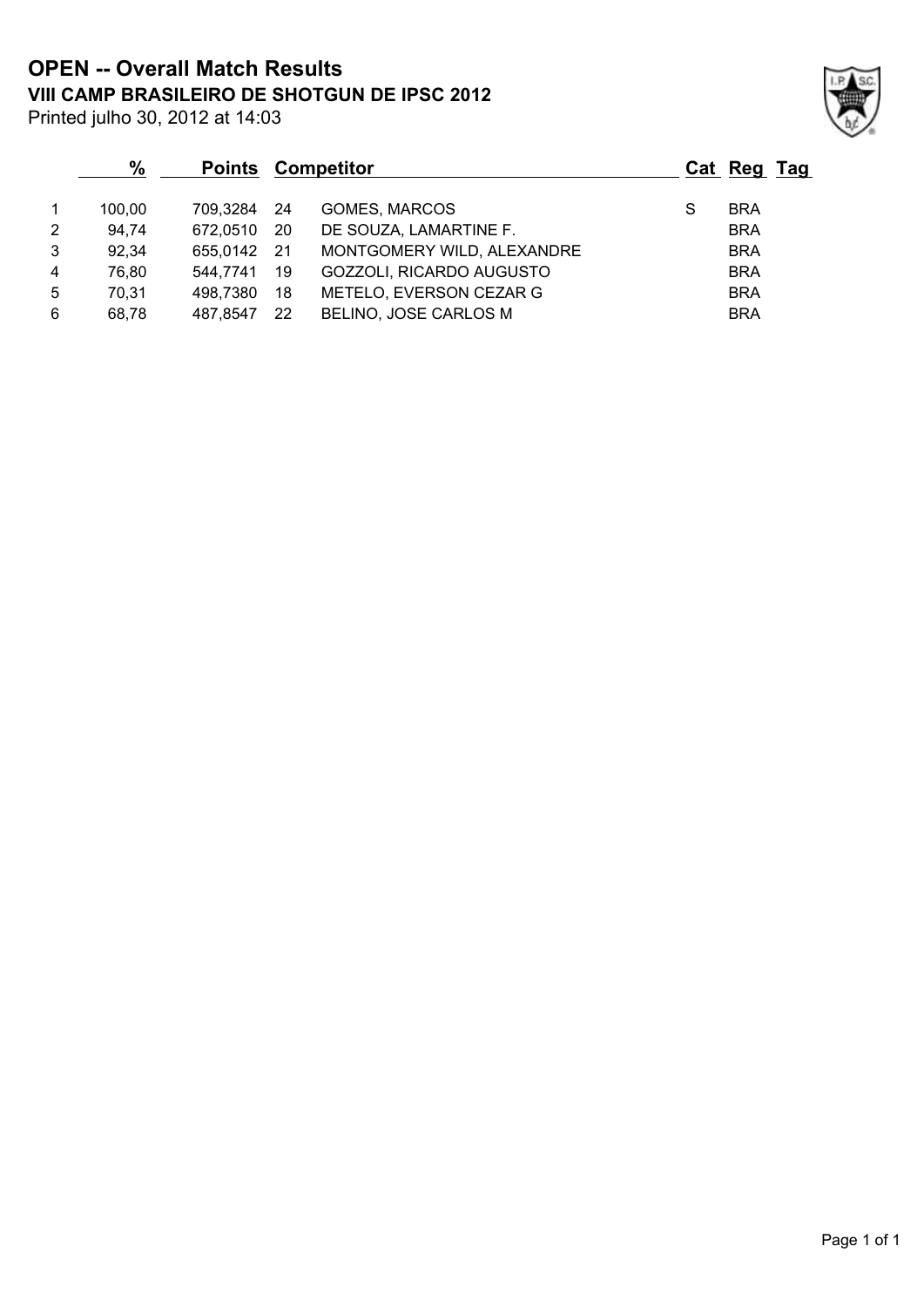**VIII CAMP BRASILEIRO DE SHOTGUN DE IPSC 2012 STANDARD -- Overall Match Results**



Printed julho 30, 2012 at 14:03

|    | $\%$   | <b>Points</b> |    | <b>Competitor</b>             |   | Cat Reg Tag |  |
|----|--------|---------------|----|-------------------------------|---|-------------|--|
|    | 100,00 | 776,5266      | 6  | <b>BISCUOLA NETO, SERGIO</b>  |   | <b>BRA</b>  |  |
| 2  | 91,60  | 711,3298      | 32 | CAPPATTO, FABIANO G.          |   | <b>BRA</b>  |  |
| 3  | 86,98  | 675,3851      | 1  | Reis, Celio                   | S | <b>BRA</b>  |  |
| 4  | 85,84  | 666,5471      | 30 | FERREIRA, FELIPE FRANCO       |   | <b>BRA</b>  |  |
| 5  | 63,12  | 490,1240      | 31 | ZEIDAN, EDUARDO TUFY          |   | <b>BRA</b>  |  |
| 6  | 62,70  | 486,8615      | 23 | MOQUIUTI, OSVALDIR            | S | <b>BRA</b>  |  |
| 7  | 55,30  | 429,3835      | 51 | <b>BONIN, LUCIANO 1</b>       |   | <b>BRA</b>  |  |
| 8  | 54,18  | 420,7143      | 26 | AMARAL, LUIZ AUGUSTO M        |   | <b>BRA</b>  |  |
| 9  | 49,37  | 383,3973      | 29 | DOS REIS, KEIFFTY T.          |   | <b>BRA</b>  |  |
| 10 | 29,82  | 231,5364      | 27 | MIRANDA, CAROLINA RODRIG      |   | <b>BRA</b>  |  |
| 11 | 29,00  | 225,1818      | 25 | RODRIGUES, MARCIO ANTONIO     |   | <b>BRA</b>  |  |
| 12 | 6,25   | 48,5014       | 35 | <b>MOTRAN, ANTOINI CHAFIC</b> |   | <b>BRA</b>  |  |
| 13 | 4,22   | 32,7749       | 5  | MARTINS, SERGIO S.            | S | <b>BRA</b>  |  |
| 14 | 1,21   | 9,3601        | 34 | MOTRAN, HUDA                  |   | <b>BRA</b>  |  |
| 15 | 0,00   | 0,0000        | 41 | MALUF, LEONARDO CHICRE        |   | <b>BRA</b>  |  |